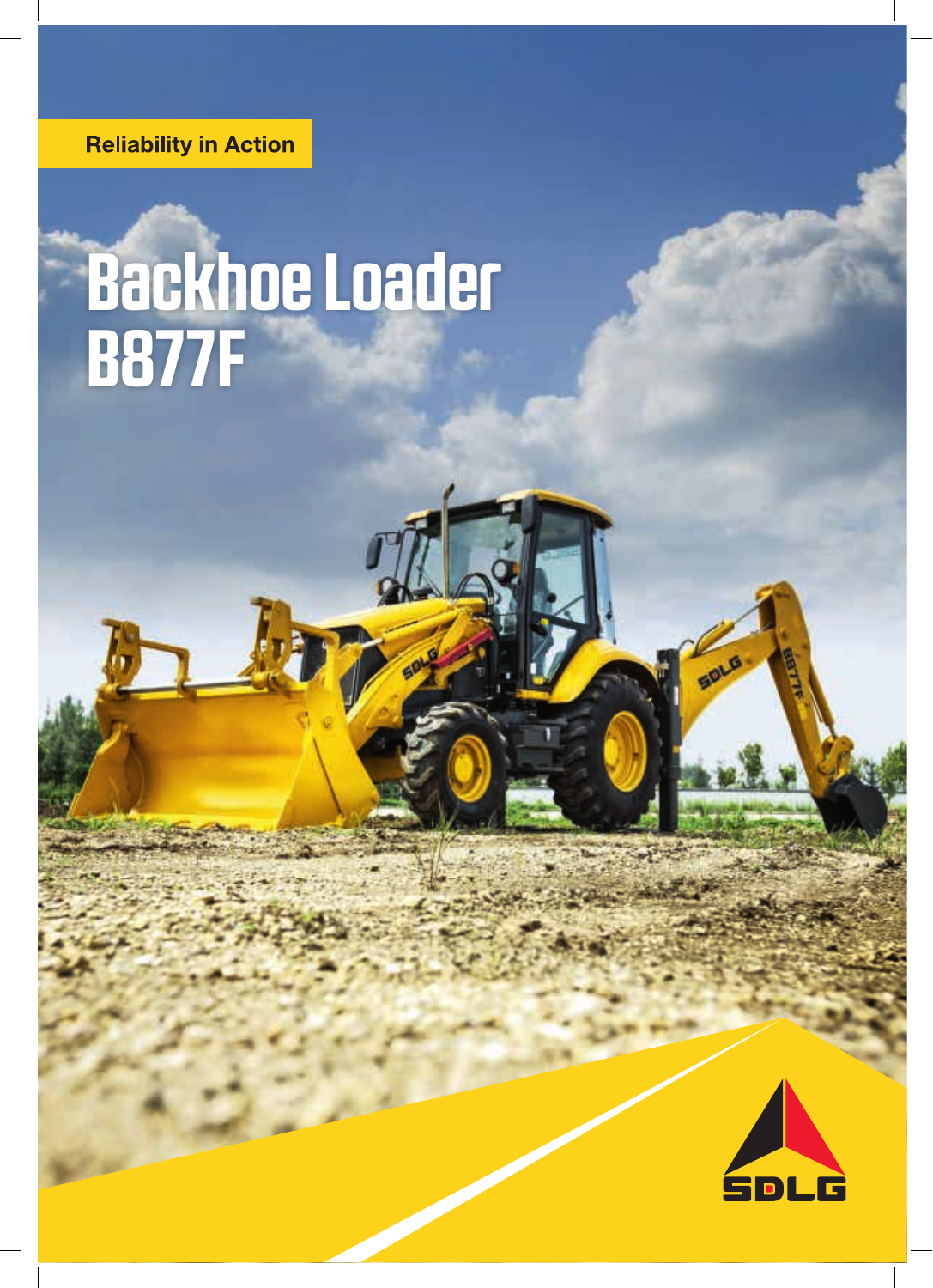# **Backhoe Loader B877F**

#### A variety of configurations

#### The new B877F sideshift backhoe loader

from SDLG is available in a variety of alternative configurations, allowing you to select the version that best suits your needs.

A remarkably efficient and versatile machine, whether you are operating the loader or the excavator, the B877F has the power and maneuverability to handle most jobs.

- Access to the engine is made easy through the large, rear-hinged engine hood. To improve maintenance access, all filters are grouped inside the engine bay. The high-capacity radiator is also easily accessed via the large engine hood opening. 1
- The spacious, air-conditioned cab provides the operator with excellent visibility all around the machine, and plenty of space for turning between the loader and excavator controls. 2
- The B877F is equipped with an improved loader linkage system to provide powerful breakout force, and comes with a 1 m<sup>3</sup> loader bucket as standard. 3
- The powerful 70kW Yuchai engine supplies the hydraulic system with enough power for a reliable constancy of flow so you can be certain of having the power you need, when you need it, to get the job done. 4
- 5 A 55° steering angle provides excellent maneuverability when working in confined areas. This, together with the 100% differential lock on the rear axle means that you can reliably cope with any condition.

#### Specify the machine to suit your needs

Choose to specify your B877F with either a multipurpose or a general purpose loader bucket, together with an extendable or a standard arm.

There is also a wide range of attachments to choose from, such as different size excavator buckets, mechanical quick-coupler and flip-over forks. If you require additional hydraulics (for example, for a hydraulic breaker) the B877F can also be equipped with these to suit your needs.

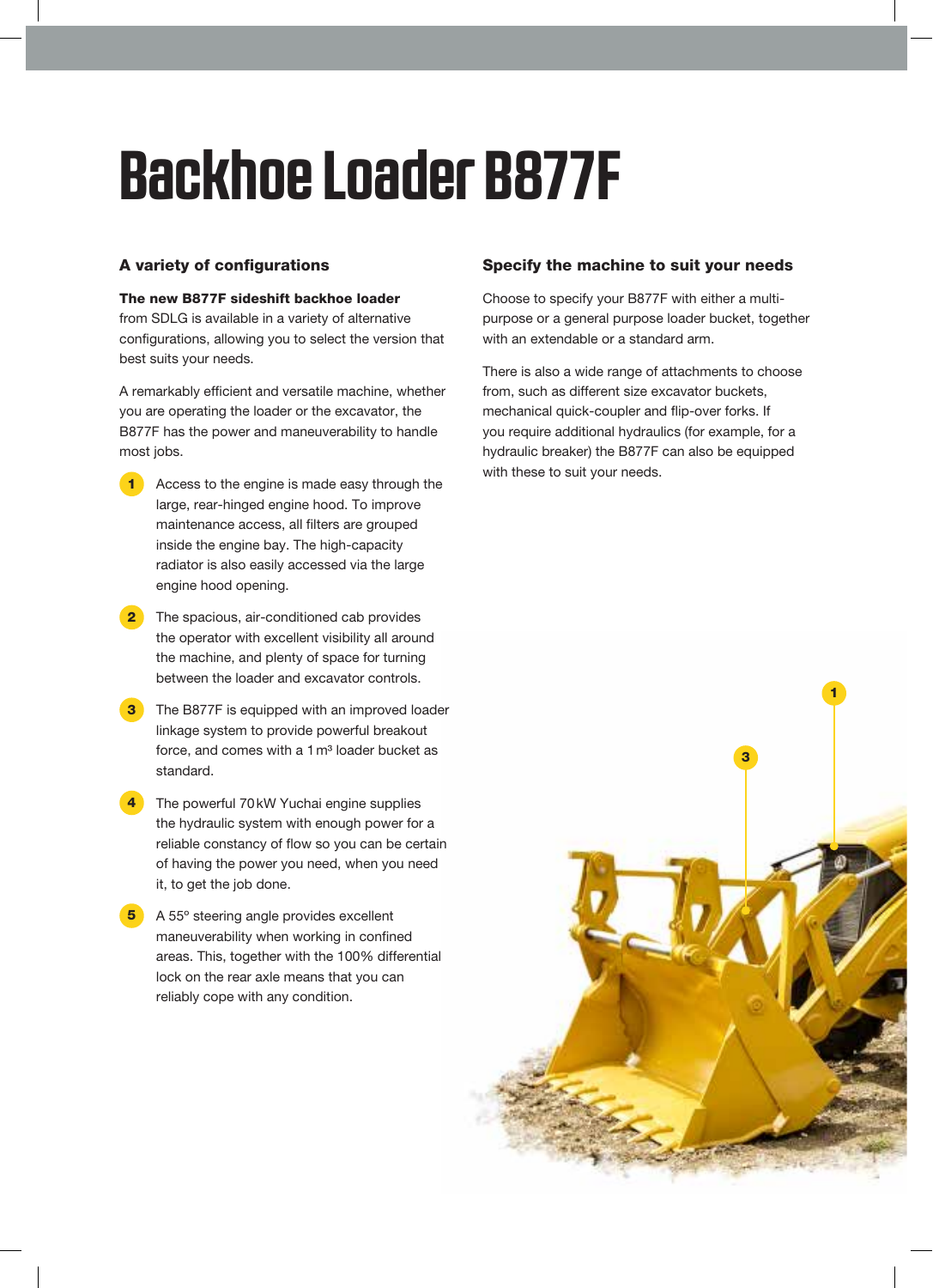#### Safety features

- $\blacksquare$  Hydraulic boom lock for safe and easy release
- Battery disconnect switch
- Engine fan guard
- $\blacksquare$  Wide opening angle on the door, making entry and exit safe and easy
- **Loader arm safety strut**
- **I** Dual rotating beacons (optional)
- ROPS/FOPS cab (optional)

## **Part of Volvo Group since 2007**

SDLG is part of Volvo Group and one of the largest manufacturers of construction machinery in China, with a wide network of dealerships and service workshops throughout Africa and the Middle East.

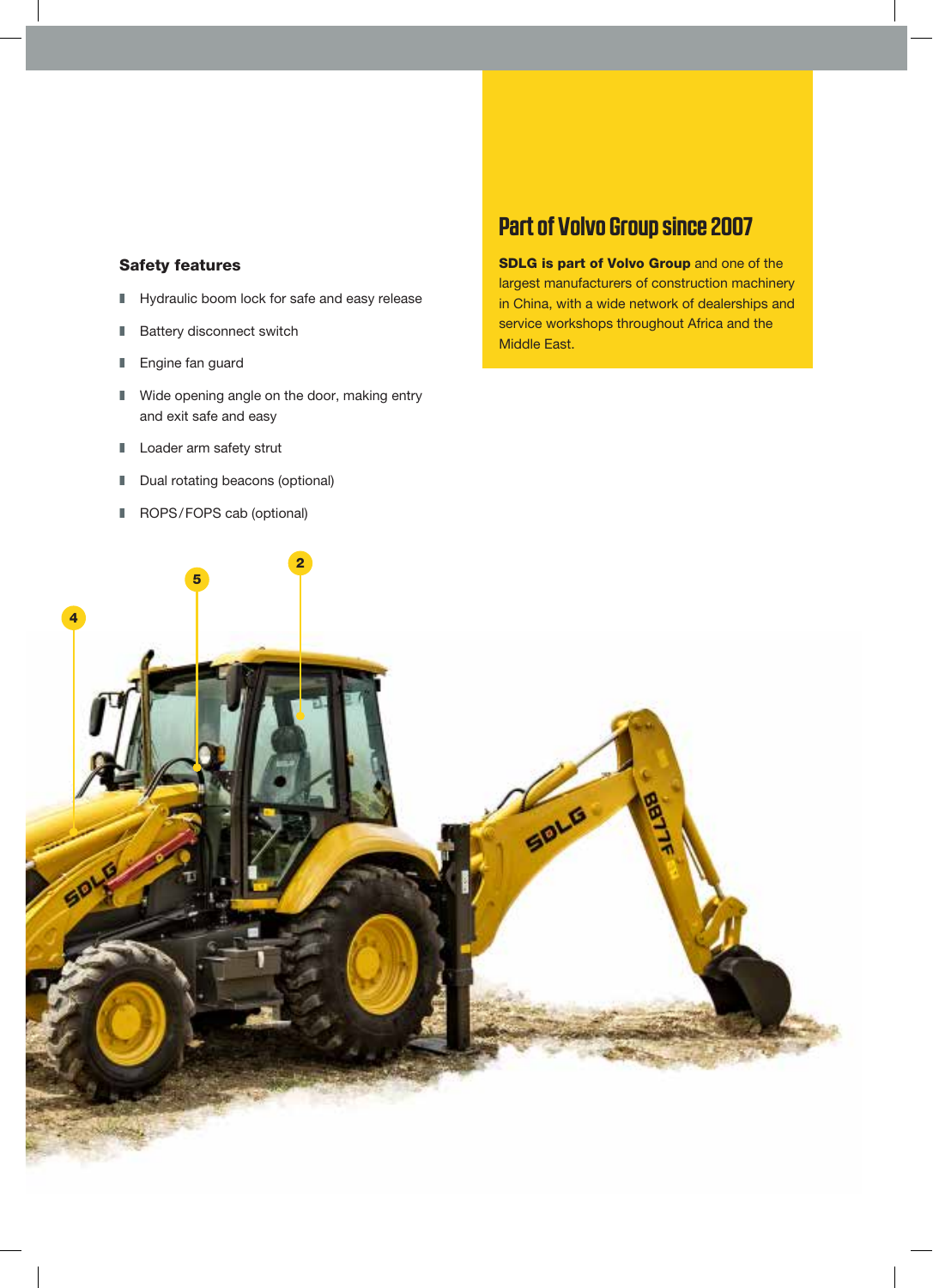# **SDLG B877F: equipment and features**

#### Standard equipment

- $\blacksquare$  Fully openable rear windows
- Adjustable steering column
- $\blacksquare$  Air conditioning and heater
- Radio
- $\blacksquare$  Sun visor
- $\blacksquare$  Work lights
- $\blacksquare$  LED rear lights
- 1m<sup>3</sup> General Purpose loader bucket with teeth
- $\Box$  625 mm excavator bucket with teeth and side cutters
- $\blacksquare$  4-wheel drive
- 70 kW Tier II engine
- **Engine fan guard**
- $\blacksquare$  Fuel strainer
- $\blacksquare$  2 stage air filtration
- $\blacksquare$  12.5/80 18 front wheels
- $\blacksquare$  18.4 26 rear wheels
- $\blacksquare$  Differential lock on rear axle
- **Hydraulic boom lock**
- **Hydraulic end dampening on swing and arm** cylinder
- **Front rubber bumpers**
- **Loader safety strut**
- **Tool box**

#### Optional Equipment

- ROPS/FOPS cab
- **Extendable arm**
- Hydraulic breaker circuit
- **License plate bracket**
- $\blacksquare$  Front fenders
- Rotating beacon
- Backing-up alarm
- $\blacksquare$  Air pre-filter
- 16.9-28 rear wheels
- Rear light protection
- $\blacksquare$  LED worklights

#### Special features

**Cab fitted** with adjustable seat and adjustable steering column for all-day operator comfort leading to higher productivity. Ideally-placed controls and a highperformance heating/AC system. Excellent all-around visibility is provided by more glass, a sloping hood and narrow pillars.



**Loader performance** benefits from easyto-handle control levers working in harmony with efficient hydraulics and powerful lift and breakout forces. Oil delivery is continuously adapted to provide power where and when needed throughout the parallel-lift linkage loading system.



**Excavator controls** are easy to access, with plenty of room to turn in the cabin. and designed to provide an ideal working position with spacious leg room. The comfortable working environment combined with efficient hydraulics ensures reliable levels of productivity.

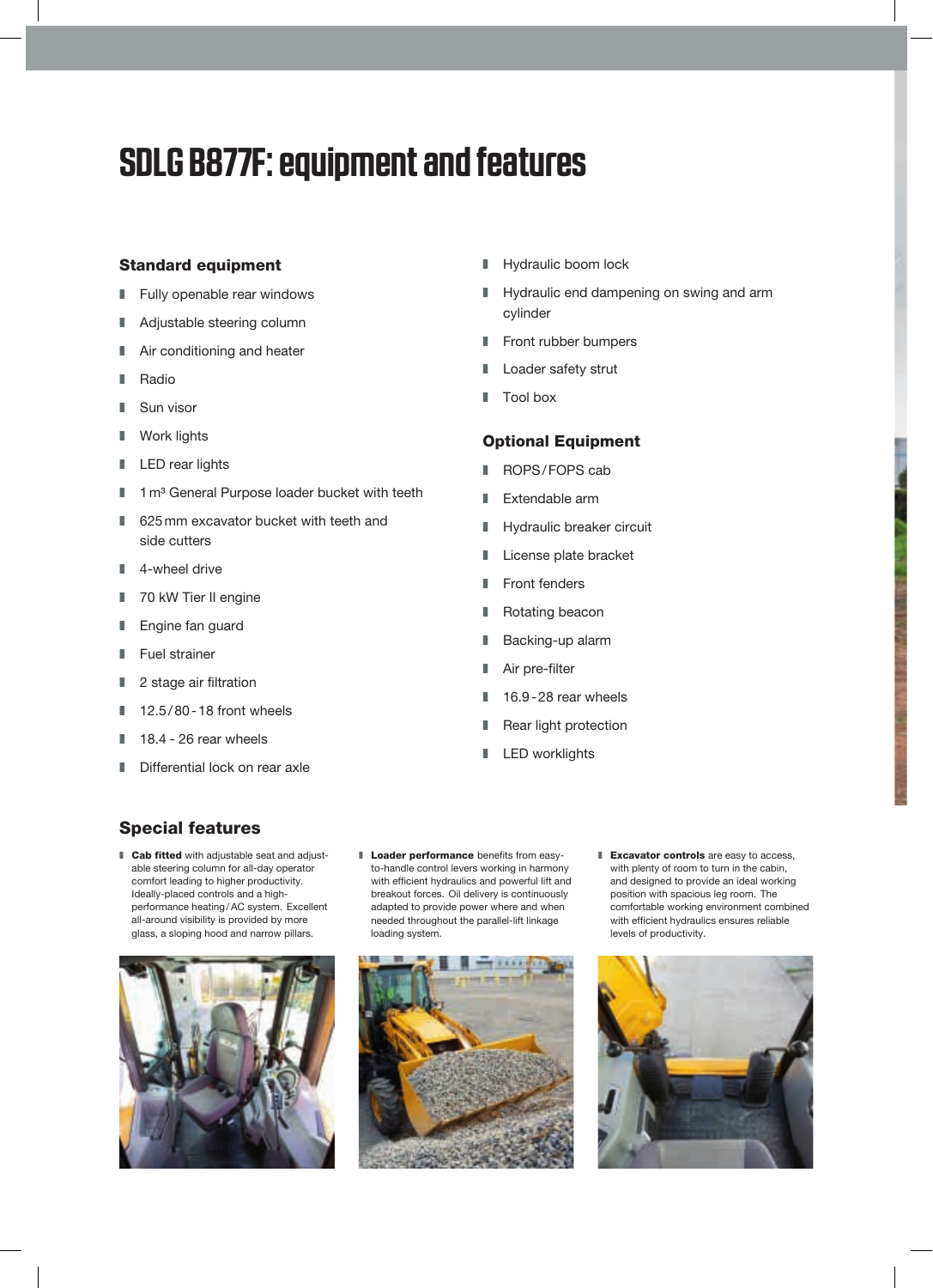

**Fixed-flow hydraulics** equipped with three fixed-displacement hydraulic gear pumps. These generate constant flow at different pressure levels to feed all the machine's hydraulic functions. Reliable and sturdy, with easy maintenance access for lower operating costs.



**Excellent maneuverability** and positioning with a steering angle of 55°. The B877F is equipped with a 100% differential lock which operates on the rear axle, providing maximum rear wheel grip on slippery ground. This is engaged via a foot switch on the side of the brake pedal.



**Maintenance access** is made easy, saving time with a one-piece tilting hood and grouped service points. These are easily visible and accessible from ground level for more uptime and lower operating costs.

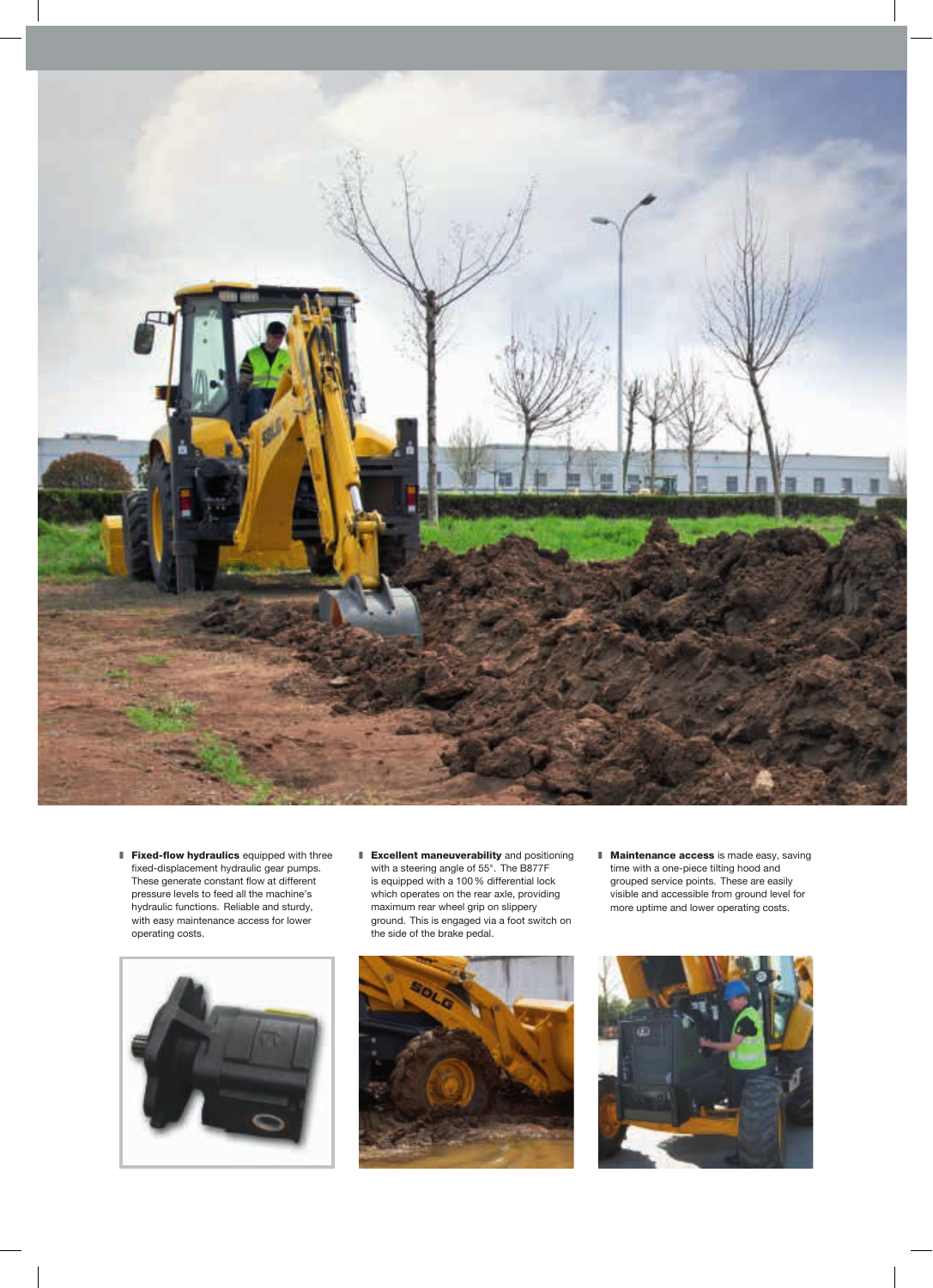# **SDLG B877F: specifications**



| <b>Description</b>                         | <b>Specification</b> |                       |
|--------------------------------------------|----------------------|-----------------------|
|                                            | <b>Standard arm</b>  | <b>Extendable arm</b> |
| Operating weight                           | 7 900 kg             | 8 300 kg              |
| Loader bucket configuration                | General purpose      | Multi purpose         |
| Standard loader bucket capacity            | $1 \text{ m}^3$      | $1 \text{ m}^3$       |
| Standard excavator bucket width            | 625 mm               | 625 mm                |
| ROPS/FOPS cab                              | <b>Optional</b>      | No                    |
| Lift capacity (rated load)                 | 1 800 kg             | 1 800 kg              |
| Maximum tractive force                     | <b>82 kN</b>         | 82 kN                 |
| Maximum digging force                      | <b>48 kN</b>         | <b>48 kN</b>          |
| Minimum turning radius                     | 5 426 mm             | 5 426 mm              |
| Noise level inside cab                     | 84 dB                | 84 dB                 |
| Noise level outside cab                    | 108 dB               | 108 dB                |
| <b>Dimensions</b>                          | <b>Standard arm</b>  | <b>Extendable arm</b> |
| A. Overall width                           | 2 350 mm             | 2 350 mm              |
| <b>B.</b> Overall height                   | 3 608 mm             | 3 608 mm              |
| C. Height to top of cab (including beacon) | 3 090 mm             | 3 090 mm              |
| D. Overall length                          | 5 917 mm             | 5 917 mm              |
| E. Wheelbase                               | 2 170 mm             | 2 170 mm              |
| F. Ground clearance                        | 363 mm               | 363 mm                |
| G. Roll back angle ground level            | $45^{\circ}$         | $45^{\circ}$          |
| H. Dump angle                              | $45^\circ$           | $45^\circ$            |
| I.<br>Dump height                          | 2693 mm              | 2693 mm               |
| J. Load over height                        | 3 193 mm             | 3 193 mm              |
| K. Maximum operating height loader         | 4 313 mm             | 4 313 mm              |
| L. Loading clearance excavator             | 3 606 mm             | 4 308 mm              |
| M. Maximum digging depth                   | 4 303 mm             | 5 337 mm              |
| N. Operating height excavator              | 5 335 mm             | 5 986 mm              |
| 0. Reach from swing post at ground level   | 5 359 mm             | 6 300 mm              |
| Maximum excavator bucket rotation          | 194°                 | 194°                  |

| <b>Description</b>                       | <b>Specification</b>                                    |
|------------------------------------------|---------------------------------------------------------|
| <b>Excavator</b>                         |                                                         |
| Maximum digging force excavator bucket   | 48 kN                                                   |
| Maximum digging force excavator arm      | 38 kN                                                   |
| Maximum break-out force excavator        | 47.5 kN                                                 |
| <b>Loader</b>                            |                                                         |
| Maximum break-out force loader           | 48 kN                                                   |
| Maximum break-out force loader arm       | 45 kN                                                   |
| Maximum lift capacity loader (GP bucket) | 3 180 kg                                                |
| Maximum lift capacity loader (MP bucket) | 2 935 kg                                                |
| <b>Engine</b>                            | <b>Specification</b>                                    |
| <b>Brand</b>                             | Yuchai                                                  |
| Model                                    | YC <sub>4</sub> A                                       |
| Type                                     | In line, water cooled, four stroke,<br>direct injection |
| <b>Rated Power (Gross)</b>               | <b>70kW</b>                                             |
| Maximum torque @ 1 400 - 1 700 rpm       | 420 Nm                                                  |
| Bore / stroke                            | 108/132 mm                                              |
| Displacement                             | 4 800 ml                                                |
| <b>Compression ratio</b>                 | 17:5:1                                                  |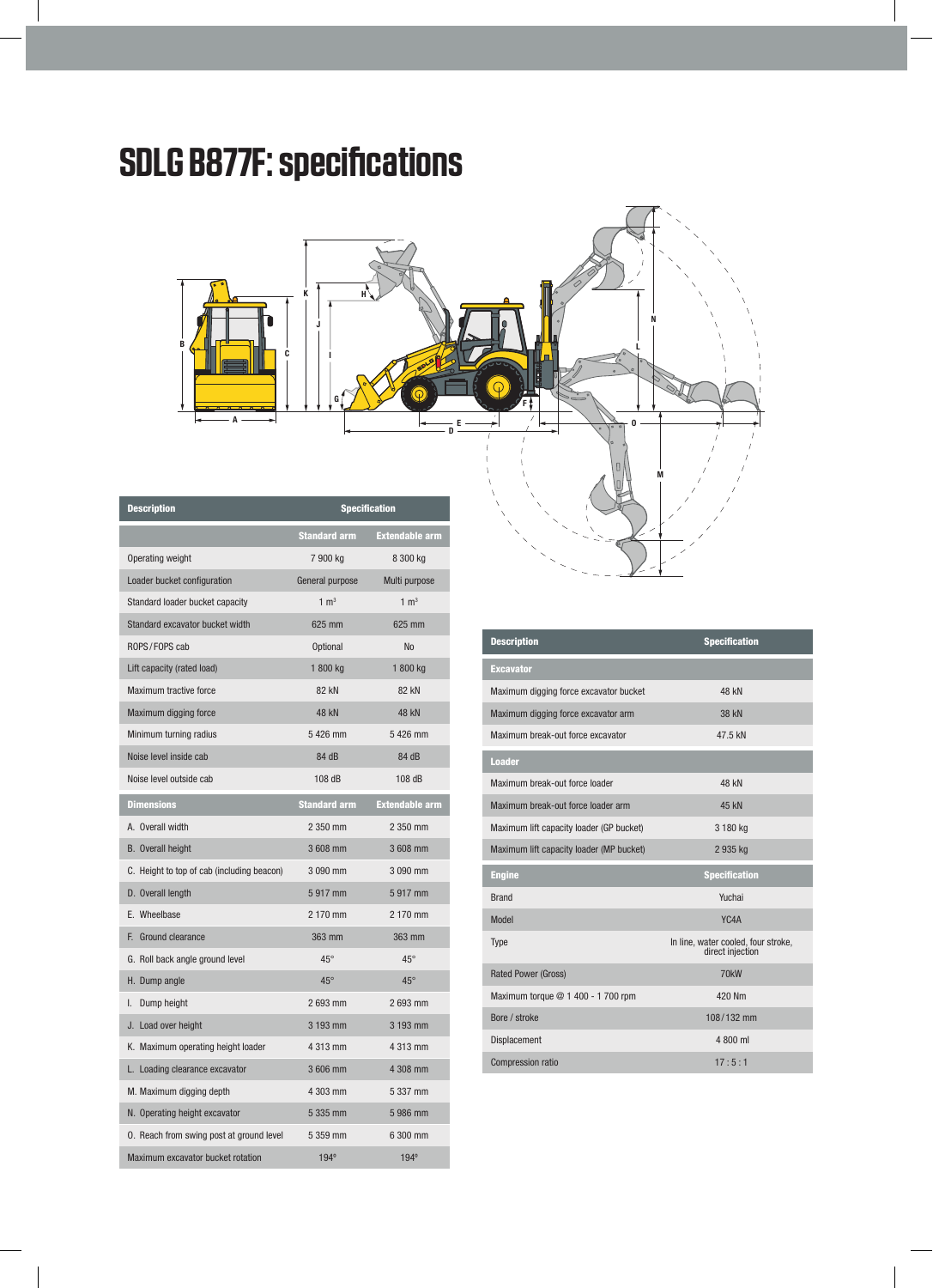| <b>Description</b>    | <b>Specification</b>           |
|-----------------------|--------------------------------|
| <b>Transmission</b>   |                                |
| Brand, model and type | Carraro TLB1-4WD Powershuttle  |
| <b>Gears forward</b>  | 4                              |
| Gears reverse         | $\overline{4}$                 |
| Maximum speed forward | 38 km/h                        |
| Maximum speed reverse | 38 km/h                        |
| Service brake type    | Vacuum servo                   |
| Parking brake type    | Caliper disc                   |
| <b>Front axle</b>     |                                |
| Brand and model       | Carraro 26.22 - 1920           |
| Steering angle        | 55°                            |
| <b>Rear axle</b>      |                                |
| Brand, type and model | Carraro wet brake 28.44 - 1800 |
| Differential lock     | Yes                            |
| <b>Tires</b>          |                                |
| Dimension front       | $12.5 - 18$                    |
| Dimension rear        | $18.4 - 26(16.9 - 28)$         |
| Front tire pressure   | $60.9 - 63.8$ psi              |
| Rear tire pressure    | 30.5 - 33.4 psi                |

| <b>Description</b>             | <b>Specification</b> |
|--------------------------------|----------------------|
| <b>Hydraulics</b>              |                      |
| Type                           | 3 x gear pump        |
| Maximum flow                   | $200$ L/min          |
| Maximum pressure               | 22.5 Mpa             |
| Working pressure excavator     | 22.5 Mpa             |
| Working pressure loader        | 22.5 Mpa             |
| Maximum flow hammer line       | $61$   /min          |
| Maximum pressure hammer line   | 14 Mpa               |
| <b>Service fill capacities</b> |                      |
| Fuel                           | 135L                 |
| Hydraulic oil                  | 165L                 |
| Axles (main and final drives)  | $7.5 + 0.8 * 2/15$ L |
| Engine                         | 11 <sub>L</sub>      |
| Transmission                   | 20 <sub>L</sub>      |
| Anti freeze                    | 14L                  |

# **SDLG B877F: optional attachments**

| <b>Attachment type</b>       |                        |               | <b>Specification</b> |                          |                     |
|------------------------------|------------------------|---------------|----------------------|--------------------------|---------------------|
| <b>Loader attachments</b>    | <b>Width</b>           | <b>Weight</b> | <b>Capacity</b>      | <b>Number of teeth</b>   |                     |
| General Purpose bucket       | 2 350 mm               | 460 kg        | $1 \text{ m}^3$      | 8                        |                     |
|                              | 2 350 mm               | 460 kg        | $1 \text{ m}^3$      | Bolt-on edge             |                     |
| Multi Purpose bucket         | 2 350 mm               | 705 kg        | $1 \text{ m}^3$      | 8                        |                     |
| <b>Pallet forks</b>          | 1000 mm tines          | 289 kg        | ٠                    | ٠                        |                     |
| <b>Excavator attachments</b> | <b>Width</b>           | <b>Weight</b> | <b>Capacity</b>      | <b>Number of teeth</b>   | <b>Side cutters</b> |
| Heavy duty bucket            | 310 mm                 | 111 kg        | $0.08 \text{ m}^3$   | 3                        | Yes                 |
|                              | 410 mm                 | 120 kg        | $0.11 \text{ m}^3$   | $\mathbf{3}$             | Yes                 |
|                              | 465 mm                 | 127 kg        | $0.13 \text{ m}^3$   | 3                        | Yes                 |
|                              | 625 mm                 | 150 kg        | $0.18 \text{ m}^3$   | $\overline{4}$           | Yes                 |
|                              | 765 mm                 | 170 kg        | $0.23 \text{ m}^3$   | 5                        | Yes                 |
|                              | 925 mm                 | 193 kg        | $0.30 \; \text{m}^3$ | $6\phantom{.}$           | <b>No</b>           |
| Grading bucket               | 1 210 mm               | 153 kg        | $0.27 \text{ m}^3$   | $\overline{\phantom{0}}$ | <b>No</b>           |
| Mechanical quick-coupler     | ٠                      | 54 kg         | ٠                    |                          |                     |
|                              |                        |               |                      |                          |                     |
| <b>Flip over forks</b>       | <b>Length of tines</b> | <b>Weight</b> | <b>Rated load</b>    |                          |                     |
|                              | 1 100 mm               | 477 kg        | 1 000 kg             |                          |                     |